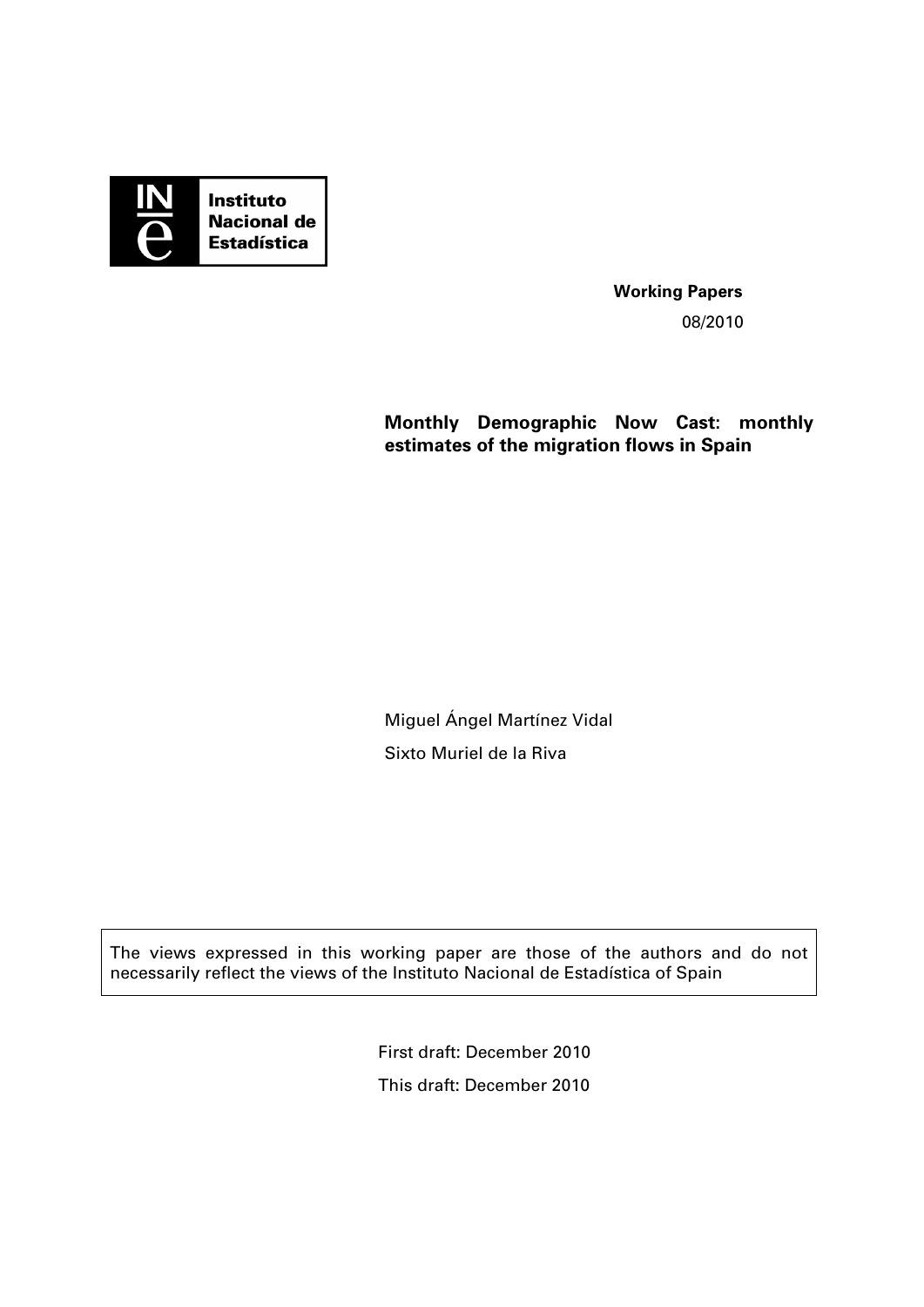## **Monthly Demographic Now Cast: monthly estimates of the migration flows in Spain**

#### **Abstract**

The Monthly Demographic Now Cast has the goal of covering a traditional lack of information about the demographic juncture. Besides, it is a very innovative statistical action, which introduces a new monthly basis in demographic analysis and shows a high level of accuracy immediately after the reference period. Particularly, its results are decisive in providing advanced estimates of current migration flows for the calculation of Spain's Population Now Cast.

#### **Keywords**

Monthly demographic estimations; immigration; emigration; expanding coefficient; registered flows

#### **Authors and Affiliations**

Miguel Ángel Martínez Vidal y Sixto Muriel de la Riva

Directorate of Population Statistics, National Statistics Institute of Spain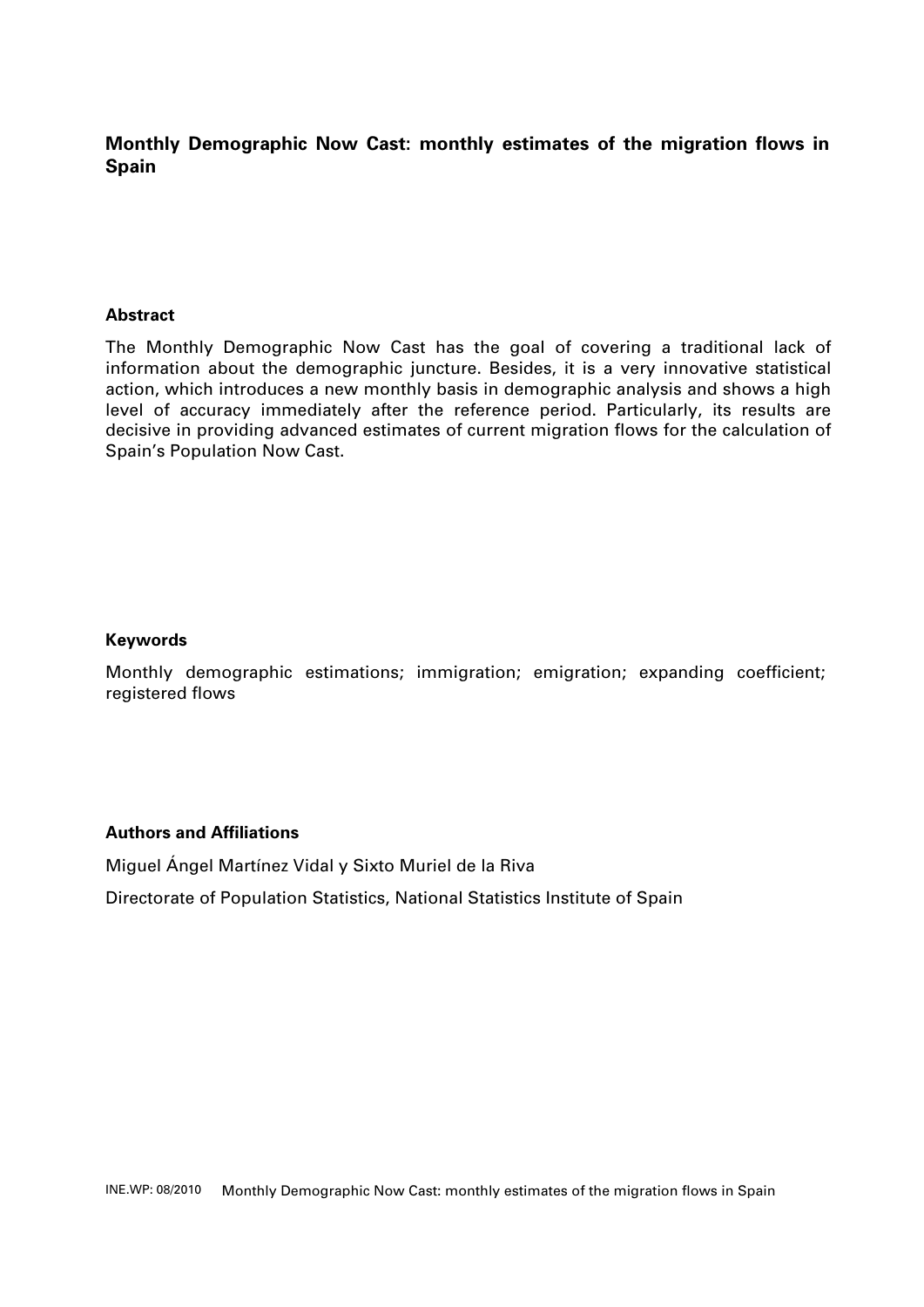# **Monthly Demographic Now Cast: monthly estimates of the migration flows in Spain**

#### **Miguel Ángel Martínez Vidal** and **Sixto Muriel de la Riva**

Directorate of Population Statistics, National Statistics Institute of Spain

#### **Abstract**

The social and political demands of information about the current evolution of population has increased with a dizzy rhythm in the last years in Spain. Such exceptionality is deeply determinated by the extraordinary intensity of the foreign immigration flux since the end of the nineties, which has greatly altered our own demographic structure and behaviours.

In this new context characterized by a great interest in the demographic progress and its socioeconomic impact, INE-Spain has carried out a new statistical project, called Monthly Demographic Now Cast. This product is focused on improving the catalogue of demographic information provided to society covering the most recent time period and, at the same time, putting a genuine monthly basis into demographic analysis. It is very innovative for demography but traditional in economy field.

The aim of Monthly Demographic Now Cast is to provide advanced estimates of demographic events (births, deaths, marriages and migrations) happened in recent months, based on partial information about registered events in original sources and completed with information from other statistical sources, if necessary. Precisely, regarding to Monthly Demographic Now Cast on migrations, an accurate estimate of monthly migration flows are provided only two month after the reference date.

With respect to methodology, we can assert that the own nature of these monthly demographic estimates has nothing to do with classic and traditional techniques of demographic analysis and prospecting, because they are mainly based on measuring certain regularities in administrative information circuit from original sources to INE databases. Opposite the apparent randomness of administrative process, the designed methodology betrays itself extremely robust.

Nowadays, Monthly Demographic Now Cast has become an essential element of the Spanish demographic system, especially in the calculation of Spain population figures (Population Now Cast) with updated information about recent demographic evolution. In fact, INE-Spain is now pioneering in the dissemination, through this statistical action, of timely estimates of monthly migration flows along the current year in the international statistics framework.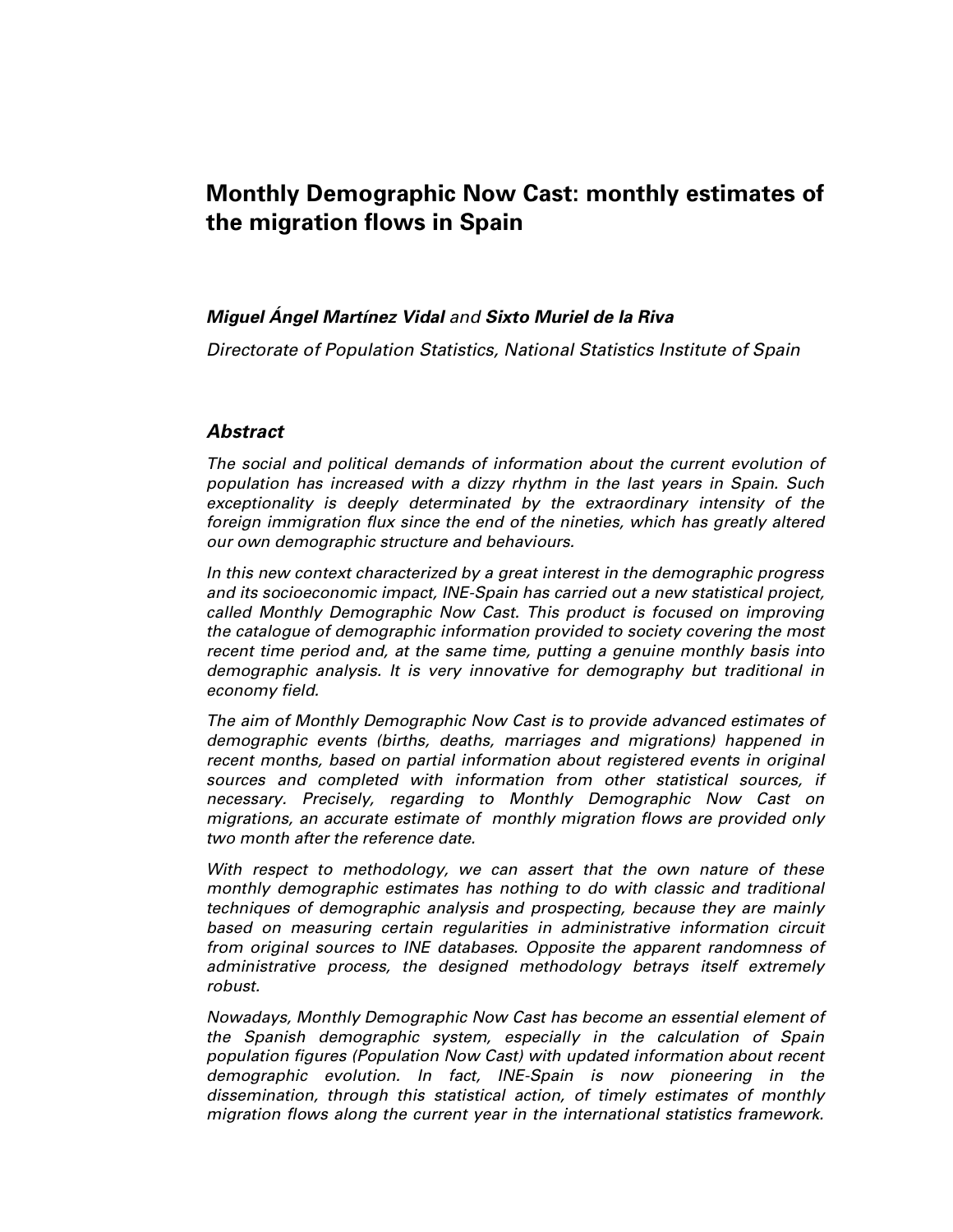### **1 Introduction**

The National Statistics Institute of Spain (INE) began the development of a new statistical action with the aim of breaking the traditional lack of information about demographic juncture: the Monthly Demographic Now Cast. This new project appears into a framework of several statistical initiatives which have the common intention of improving the demographic information provided to society, in a context of growing interest for the evolution of population. Nowadays, this interest is deeply marked by the uncertainty about current demographic evolution, specially in terms of international migrations, and by the impact over the future feasibility of our welfare systems.

Besides, Monthly Demographic Now Cast supposes a very innovative statistical product in the field of demography, because it introduces a monthly basis in analysis, which is usual in economy statistics, but absolutely genuine in demographic scope.

Monthly Demographic Now Cast project has the goal of making the continue monitoring of current demographic evolution possible, through the monthly estimation of the incidence of demographic phenomena: fertility, mortality, nupciality, on one hand, and migrations, on the other hand. These are two groups of phenomena which have very different nature, spite of being clearly interrelated. In addition, the corresponding primary information sources for each group are very different too: Vital Statistics, in case of fertility, mortality and nupciality and the Municipal Population Registers, in case of migration.

The obvious distinction between the two kinds of demographic events leads to a necessary division of the original project into two subprojects: the Monthly Demographic Now Cast of fertility, mortality and nupciality, based on the information circuit of Vital Statistics, and Monthly Demographic Now Cast of migrations, based on the information circuit of the management of Municipal Population register, centralized by INE.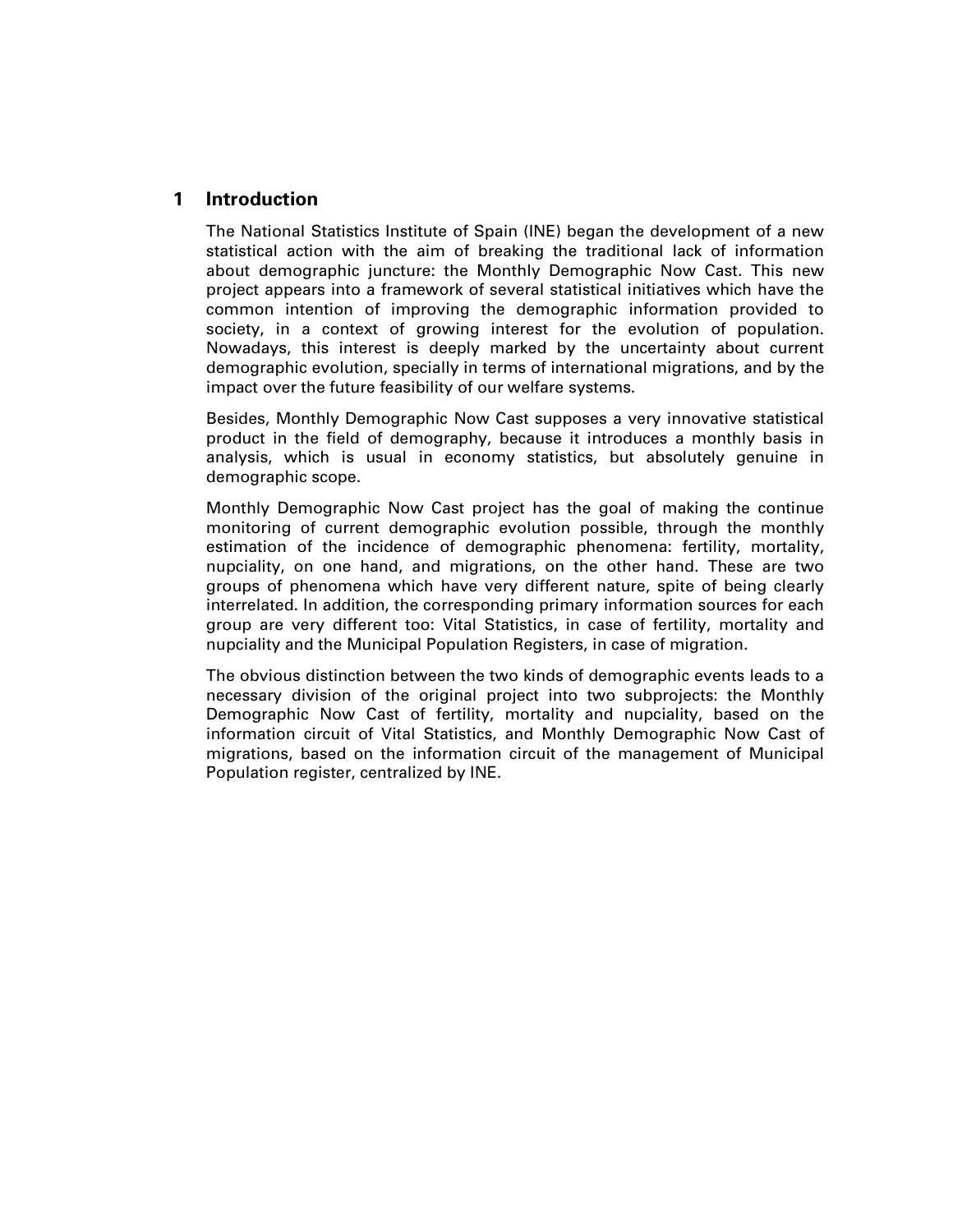### **2 Needs for the development of Monthly Demographic Now Cast**

Monthly Demographic Now Cast lets INE give an answer to present needs and demands with relation to the monitoring and observation of current demographic evolution:

1. Firstly, the changeable demographic reality of Spain, especially referred to migrations flows, supposes an added difficulty in the development of current population estimates and projections of future population. In fact, the most precise estimation of the current demographic evolution determinates the accuracy of the population estimates and the relevance and usefulness of every population projection exercise.

2. Clearly, the more effective way of achieving this aim is getting a maximun reduction in the deadline of availability of the information about recent incidence of every demographic phenomena. In other words, the present delay in dissemination of Vital Statistics and available data on migration flows respect to the reference date are totally insufficient in the actual context. The improvement of the timetable of demographic information availability is the principal added value given by Monthly Demographic Now Cast.

3. Against these needs, someone could allege a lower interest for demographic analysis in a monthly basis. However, we should not look for the relevance of the Monthly Demographic Now Cast in the intrinsic value of the monthly data, but in the necessity of having instruments which allows us to monitor the current demographic evolution. Thus, they become essential in building accurate population estimates and better foreseeing the next future.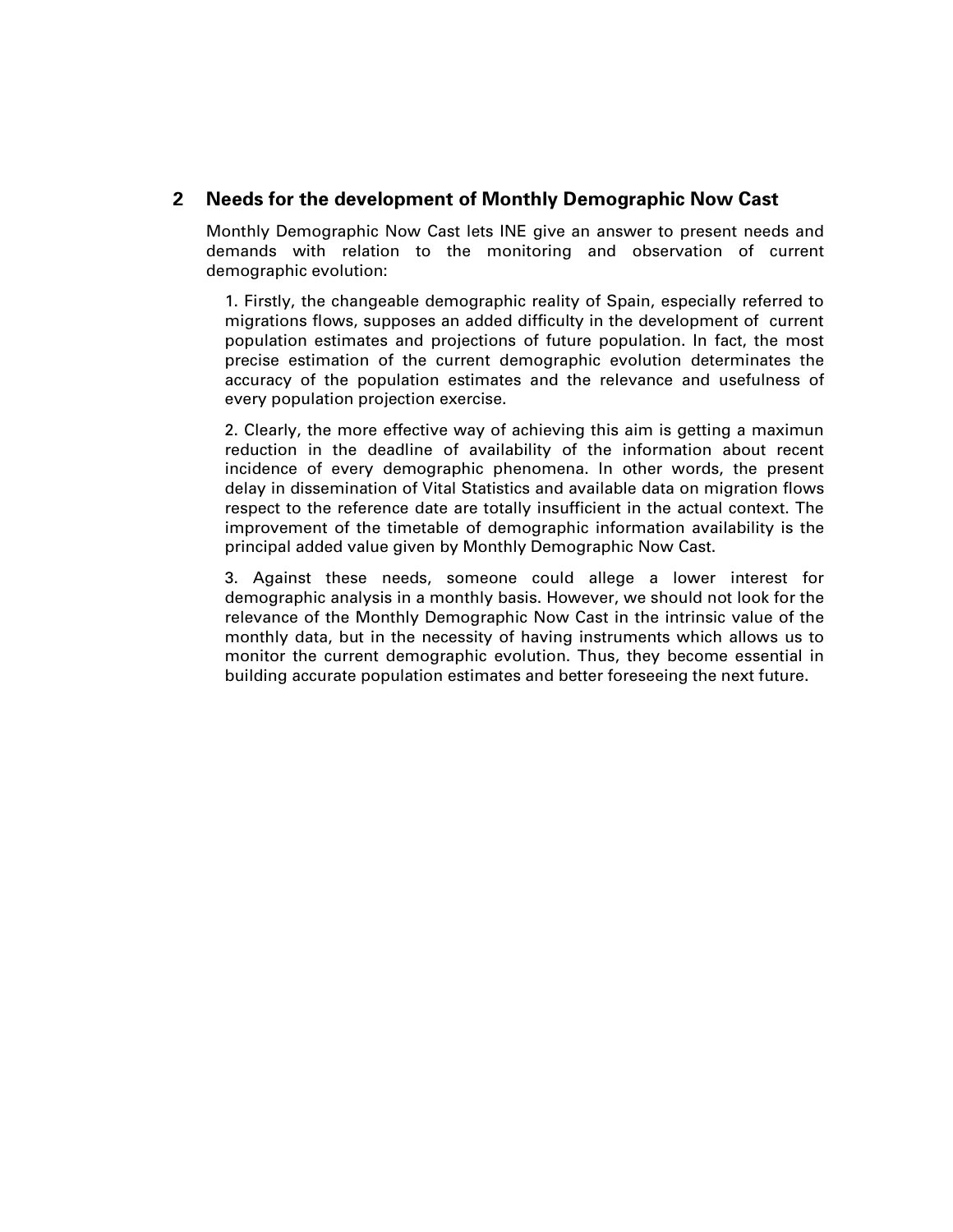### **3 General objectives of Monthly Demographic Now Cast project**

Taking into account these premises, the main objectives of the Monthly Demographic Now Cast project can be concreted in the following items:

- **1.** To give monthly estimates of the demographic events (births, deaths, marriages and migrations) happened along the current year with a minimum delay respect to the reference month.
- **2.** To break down the total number of events by regions and provinces and by some basic demographic variables (age, sex, citizenship, country of birth, etc.).
- **3.** To calculate a collection of classic demographic indicators, according to a mobile basis of 12 month period, which shows any incidental deviation or progressive change in demographic juncture.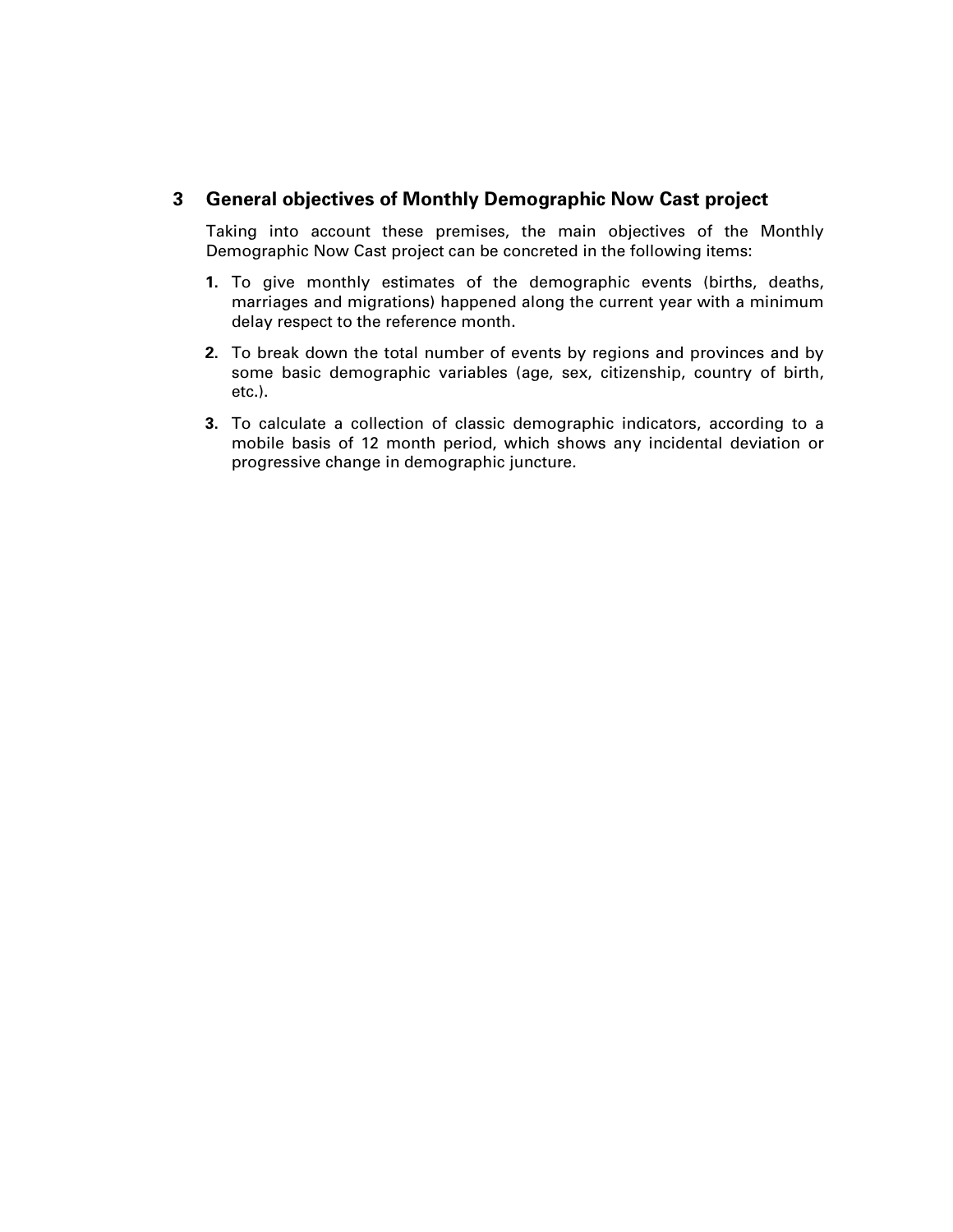### **4 Methodology**

The own nature of Monthly Demographic Now Cast methodology has nothing to do with the classic demographic estimation and projection practices. On the contrary, it has a more simple foundation: the time regularity in the management and treatment of information about happened demographic events, from their administrative original sources (Civil Registers and municipalities) to their arrival to INE central data bases.

Thus, in general, the estimation, in a given moment, of the total number of events happened in a given month (*reference month*) is developed through the number of events happened during this reference month received in INE database until the estimation time and an expanding coefficient. This expanding coefficient is based on the regularity in the delay of the arrival of such information to INE databases. In other words, it reproduces the rhythm of the arrival of information of the previous year to the events received during the current one.

Before describing all the technical details and other statistical solutions of this methodology, it can be asserted that this simple approach shows itself as very robust, taking into account that few time after the reference month (only one month, in case of migrations), the number of happened demographic events not received in INE databases is very low and, anyway, decreasing with the delay in arrival of this information. Hence, other important feature of this new statistical action could be emphasized: the estimation error is decreasing with the delay between the reference month and the date of estimation, so Monthly Demographic Now Cast are convergent with definitive counts of demographic events.

### **4.1 Monthly external immigration flow**

-

As mentioned before, Monthly Demographic Now Cast of immigration flows keeps the new registrations in Local Population Register (Padrón) identified as entries into Spain like original source, since every month INE receives from every Municipality the variations<sup>1</sup> that have occurred in its Padrón.

Therefore, a key aspect, sometimes not trivial, and previous to the estimation procedure, is the identification of what kind of new registrations represents real external immigration movements. In fact, new registrations by change of residence from abroad are completed with new registration by omission of foreigners, in which the foreign individual have arrived from abroad before, but the country of origin is missing.

Then, the variable **delay** is defined as the number of month that the information about a happened migration event takes in arriving to the central INE database

<sup>1</sup> New registrations: by change of residence (from other municipality or country), births and omissions, withdrawals (by change of residence, deaths, duplicates, undue inclusions, expiry) and other modifications.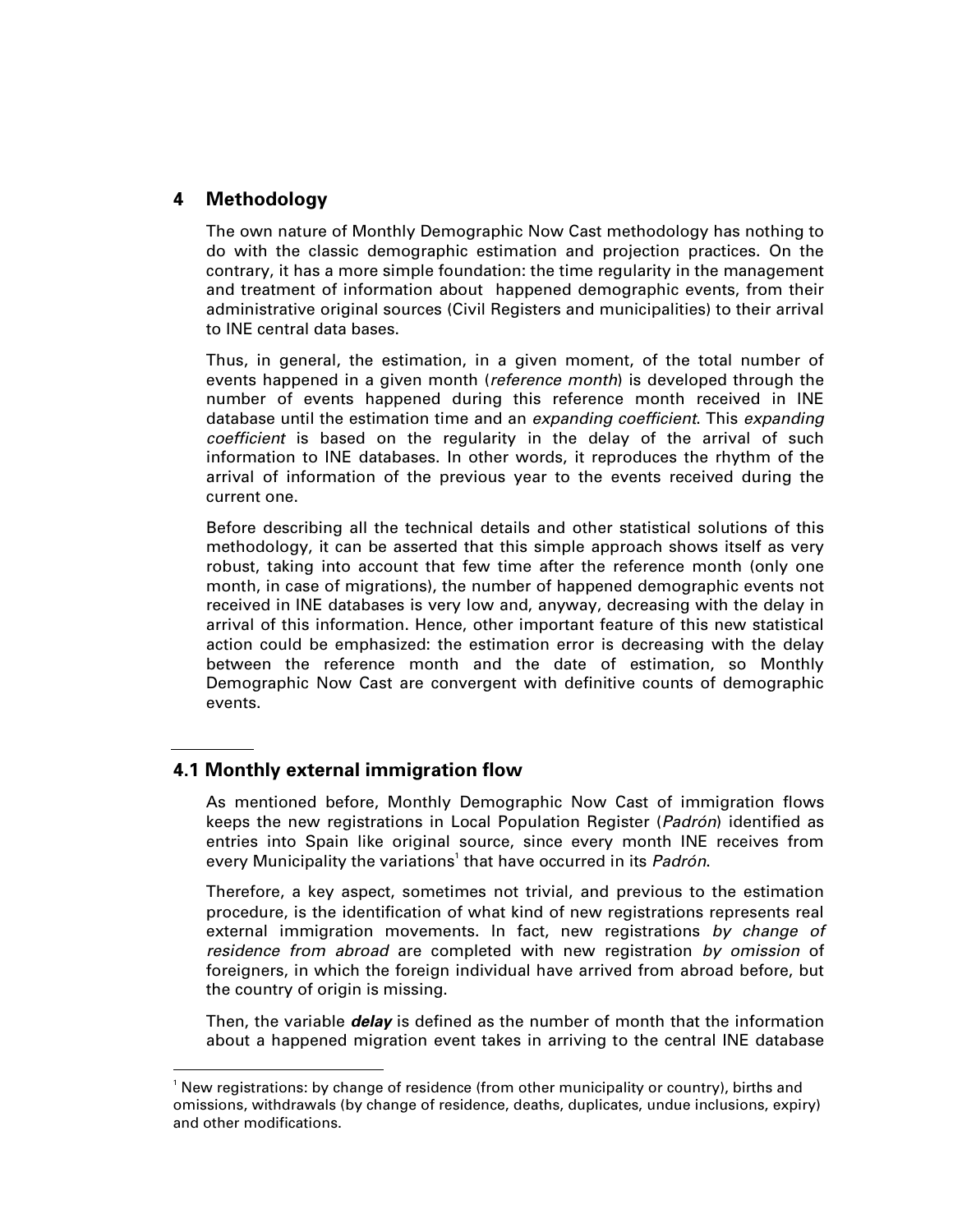from the corresponding Municipality since the reference month. The total number of each kind of registration identified as immigration movements happened during the month m of the year a -1 and the cumulative number of such variations received in central INE database until the month of delay r are noted by I<sub>m,a–1</sub>and I'<sub>m,a–1</sub>, respectively. Therefore, the *expanding coefficient* corresponding to the month m of the year a for the delay r is obtained as follows:

$$
CE_{m,a}^r = \frac{I_{m,a-1}}{I_{m,a-1}^r}
$$

The following data show the calculation of the *expanding coefficient* used in the last February to estimate the immigration flow identified with one kind of Padrón variations (change of residence from abroad of foreign people):

**New registrations of foreign people (change of residence from abroad ) in 2009 Cumulative distribution by delay in arrival of information since the month of reference**

| Delay (in months) |       |              |        |        |        |        |               |              |        |
|-------------------|-------|--------------|--------|--------|--------|--------|---------------|--------------|--------|
|                   |       | 0            |        |        | 3      | 4      | 5             | 6            |        |
| 2009 TOTAL        |       | 0,<br>m.2009 | m.2009 | m.2009 | m.2009 | m.2009 | 15.<br>m.2009 | ۰6<br>m.2009 | m.2009 |
| January           | 33505 | 9            | 31233  | 32817  | 33036  | 33132  | 33208         | 33259        | 33295  |
| February          | 32670 | 20           | 30708  | 31999  | 32236  | 32305  | 32368         | 32420        | 32435  |
| <b>March</b>      | 33336 | 26           | 30988  | 32503  | 32712  | 32845  | 32943         | 33010        | 33054  |
| April             | 28670 | 23           | 26127  | 27879  | 28286  | 28416  | 28474         | 28519        | 28554  |
| May               | 27836 | 22           | 24566  | 27017  | 27445  | 27528  | 27649         | 27769        | 27802  |
| June              | 29656 | 29           | 26609  | 28887  | 29202  | 29414  | 29585         | 29611        | 29632  |
| July              | 29044 | 20           | 22442  | 28205  | 28694  | 28874  | 28974         | 28994        | 29044  |
| August            | 25458 | 2            | 22387  | 24797  | 25203  | 25328  | 25379         | 25458        | 25458  |
| September         | 32979 | 16           | 29309  | 32204  | 32745  | 32842  | 32979         | 32979        | 32979  |
| October           | 32699 | 12           | 30102  | 32140  | 32363  | 32699  | 32699         | 32699        | 32699  |
| November          | 26310 | 17           | 24749  | 25885  | 26310  | 26310  | 26310         | 26310        | 26310  |
| December          | 20973 |              | 18216  | 20973  | 20973  | 20973  | 20973         | 20973        | 20973  |

**New registrations of foreign people (change of residence from abroad ) in 2009 Cumulative distribution by delay in arrival of information since the month of reference**

| 8               | 9            | 10            | 11           | 12           | 13            |
|-----------------|--------------|---------------|--------------|--------------|---------------|
| $I^8$<br>m.2009 | 9,<br>m.2009 | 10،<br>m.2009 | 11<br>m.2009 | 12<br>m.2009 | 13ء<br>m.2009 |
| 33302           | 33322        | 33382         | 33437        | 33454        | 33505         |
| 32466           | 32565        | 32618         | 32640        | 32670        | 32670         |
| 33224           | 33274        | 33300         | 33336        | 33336        | 33336         |
| 28586           | 28598        | 28670         | 28670        | 28670        | 28670         |
| 27814           | 27836        | 27836         | 27836        | 27836        | 27836         |
| 29656           | 29656        | 29656         | 29656        | 29656        | 29656         |
| 29044           | 29044        | 29044         | 29044        | 29044        | 29044         |
| 25458           | 25458        | 25458         | 25458        | 25458        | 25458         |
| 32979           | 32979        | 32979         | 32979        | 32979        | 32979         |
| 32699           | 32699        | 32699         | 32699        | 32699        | 32699         |
| 26310           | 26310        | 26310         | 26310        | 26310        | 26310         |
| 20973           | 20973        | 20973         | 20973        | 20973        | 20973         |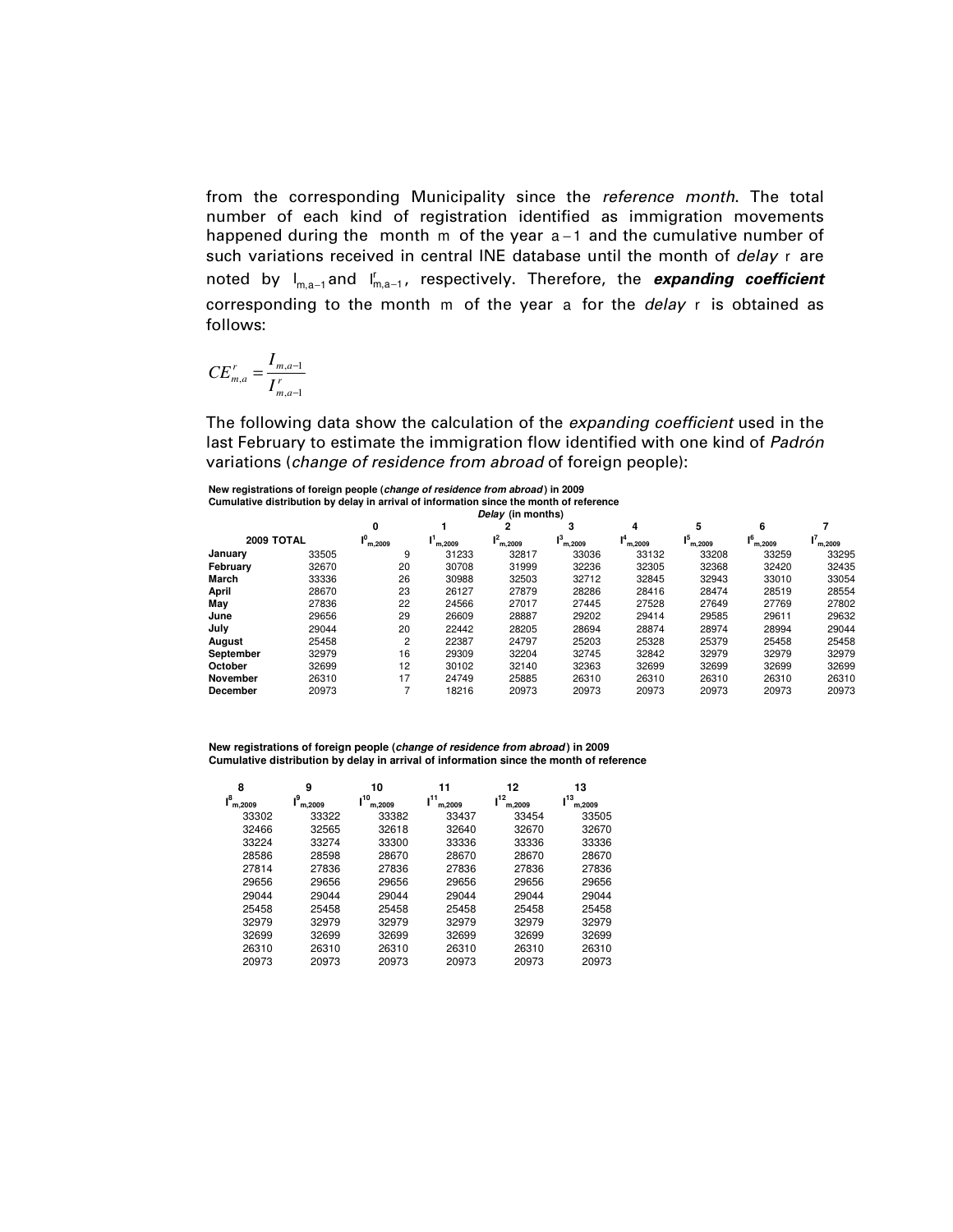**Expanding coefficient used in February 2010 in estimates of new registrations of foreign people (change of residence from abroad ) happened in January 2010 Delay (in months)**

**2010 1 January** 1,072743573

Then, being  $\mathsf{I}_{\mathsf{m},\mathsf{a}}^{\mathsf{r}}$  the total number of such kind of new registrations identified as immigration movements happened during the month m of the year *a* received in central INE database until the month (delay) <sup>r</sup> , the estimate of the total number of immigration movements, registered by this kind of new variation, happened during the month m of the year a,  $\hat{\bm{\mathsf{l}}}_{\text{m},\text{a}}$ , is calculated as follows:

 $\hat{\mathbf{l}}_{m,a} = \mathbf{CE}_{m,a}^r \cdot \mathbf{l}_{m,a}^r$ 

And following the example for February 2010 estimates:

**New registrations of foreign people (change of residence from abroad ) in 2010 Cumulative distribution by delay in arrival of information since the month of reference Delay (in months) 2010 TOTAL 1ª 2ª 3ª**

| ---     | .     | $\sim$ | . .   |       |
|---------|-------|--------|-------|-------|
| Enero   | 22362 |        | 22362 | 22362 |
| Febrero | 21    | つ1     |       | 21    |

**February 2010 estimate of new registrations of foreign people (change of residence from abroad ) happened in January 2010 Delay (in months) 1 ^1 1,2010 2010 I Enero** 23989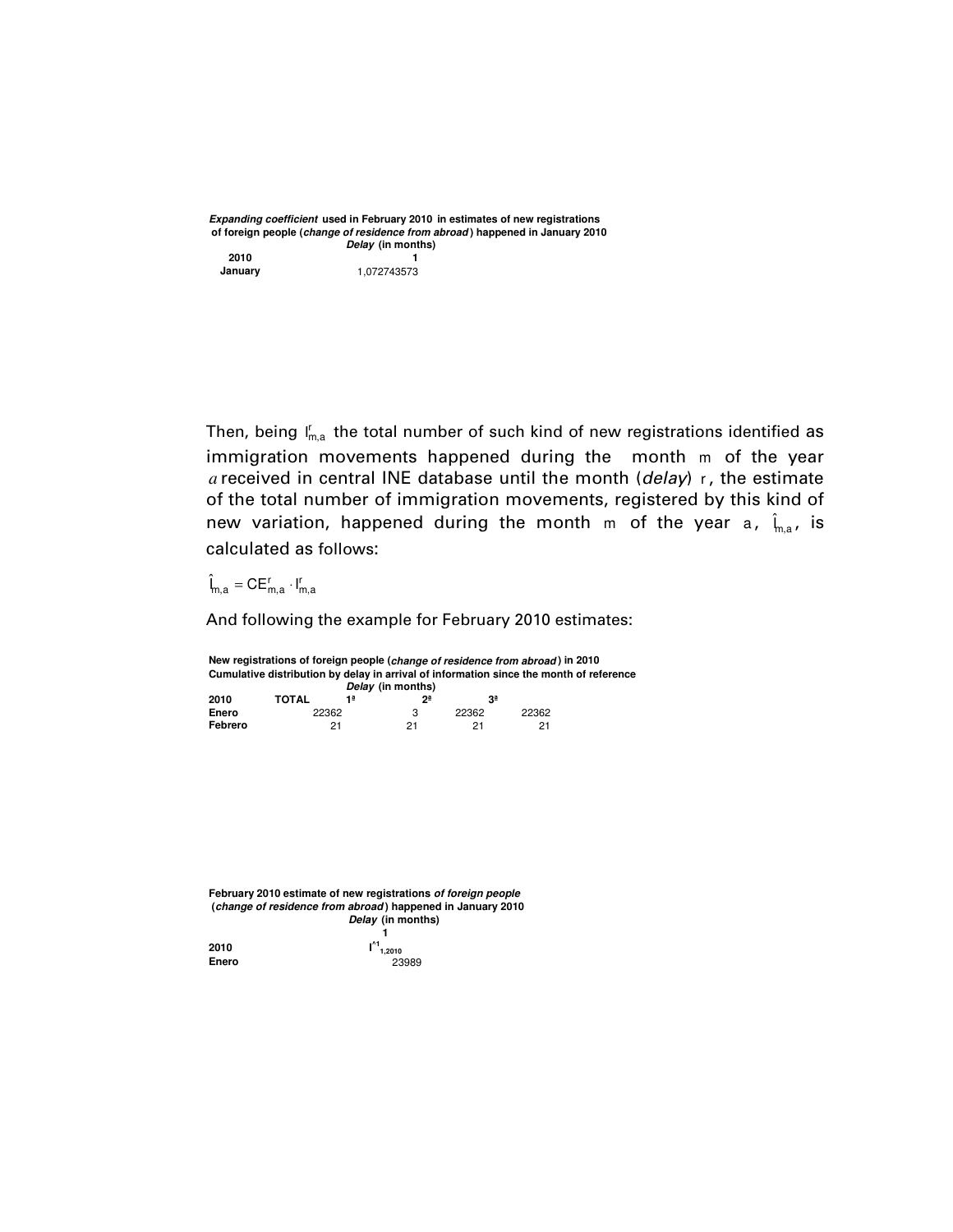The results are considered accurate enough when the expanding coefficient is lower than five.

Besides, opposite the apparent randomness of administrative process, the designed methodology betrays itself extremely robust, keeping in mind that few months after the reference date most of events have been registered in INE databases. Furthermore, we should emphasize other decisive feature of these advanced estimates: the estimation error is decreasing with the gap between the reference month and the month of estimation. So Monthly Demographic Now Cast are convergent to definitive results of basic demographic statistics. For example, the negligible estimation error of 2008 and first quarter of 2009 monthly immigration flows provided by Monthly Demographic Now Cast in April 2009 can be appreciated in the following chart:



### **4.2 Monthly external emigration flow**

Nowadays, the monitoring of external emigration phenomena represents the weakest point of the demographic statistics in Spain, like in other countries. The Monthly Demographic Now Cast strategy over the emigration phenomena starts by splitting up the total emigration flow in different kinds of flows, according to the type of variations in Municipal Population Register (Padrón) which they are associated with:

a. Emigration flows to abroad declared in the Padrón.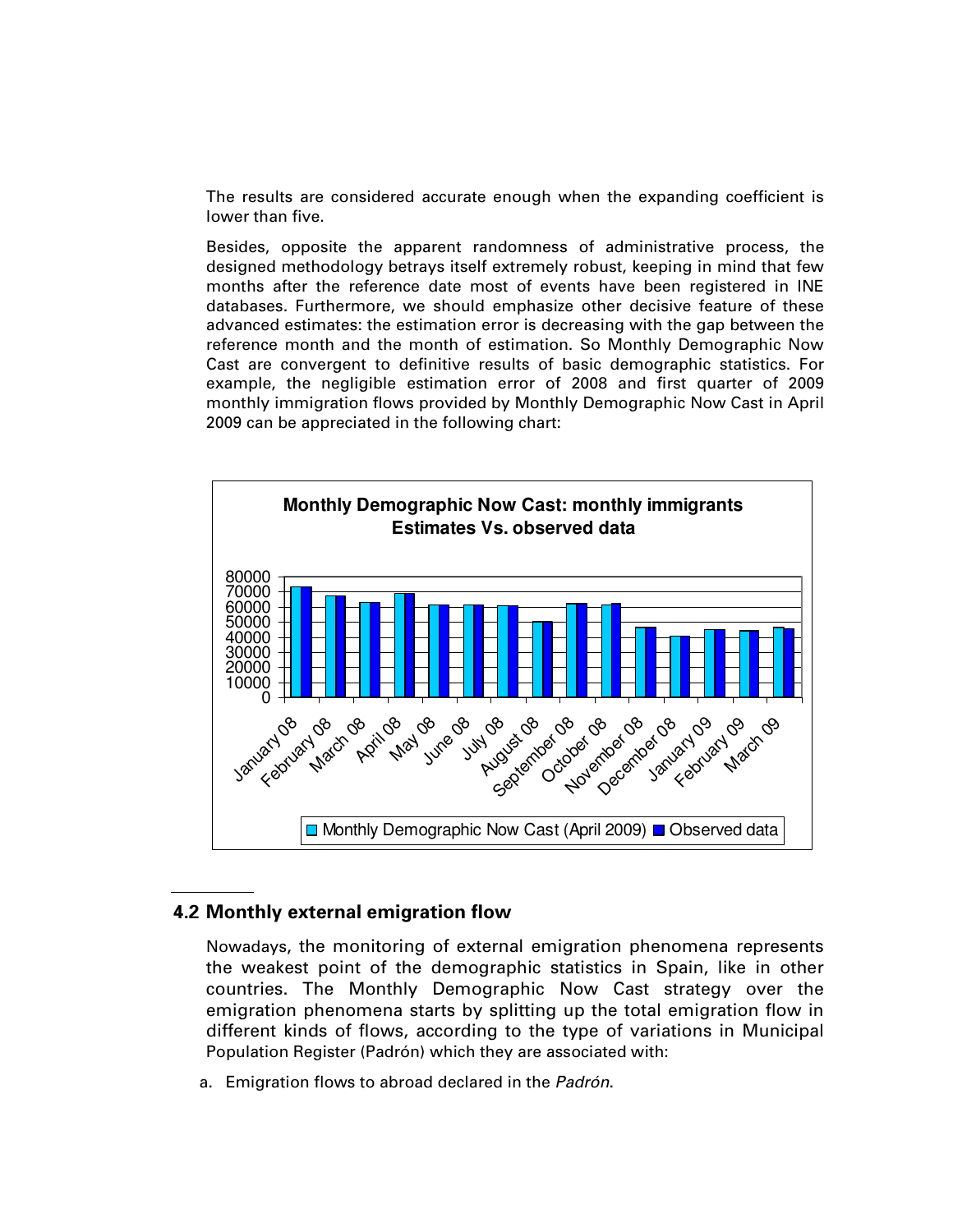- b. Emigration flows to abroad of foreign citizen registered in the Padrón through ex oficio deregistrations done by municipalities.
- c. Emigration flows to abroad of non EU citizen without permanent resident permit registered in the Padrón through expiry procedure.
- d. Emigration flows of EU citizen not included in the previous group (non registered in the Padrón).
- e. Emigration flows of non EU citizen with permanent resident permit not included in the previous group (non registered in the Padrón).

The following items describes the estimation process for every type of emigration movement.

4.2.1 EMIGRATION FLOWS TO ABROAD DECLARED IN THE PADRÓN

The estimation method for this kind of flux is similar to the exposed one in case of monthly immigration flow, so monthly emigrants are obtained through the number of declared emigration flows in Municipal Registers happened during the reference month which have been received in INE database up to the time of estimation and a expanding coefficient that replicates the rhythm of arriving of such information from Municipalities during the year before.

Again, the results are considered accurate enough when the expanding coefficient is lower than five.

They are emigration flows identified with ex oficio withdrawals declared by Municipalities of foreign citizen registrations, when municipal authorities detect the departure of the foreign citizen from the registered address. Therefore, we do not know which is the exact date of the departure, so a probabilistic imputation is needed. Precisely, this imputation is based on an uniform distribution of the emigration time between his last movement registered in the Padrón central database (which confirms his stay in the country) and the date of the ex oficio deregistration.

After such probabilistic imputation of the emigration date of all these deregistrations received in INE database up to the estimation time, a similar method to the used in the previous group is put into practice. Once more, resulting estimates are considered accurate enough when the expanding coefficient is lower than five.

<sup>4.2.2</sup> EMIGRATION FLOWS TO ABROAD OF FOREIGN CITIZEN REGISTERED IN THE PADRÓN THROUGH EX OFICIO DEREGISTRATIONS DONE BY MUNICIPALITIES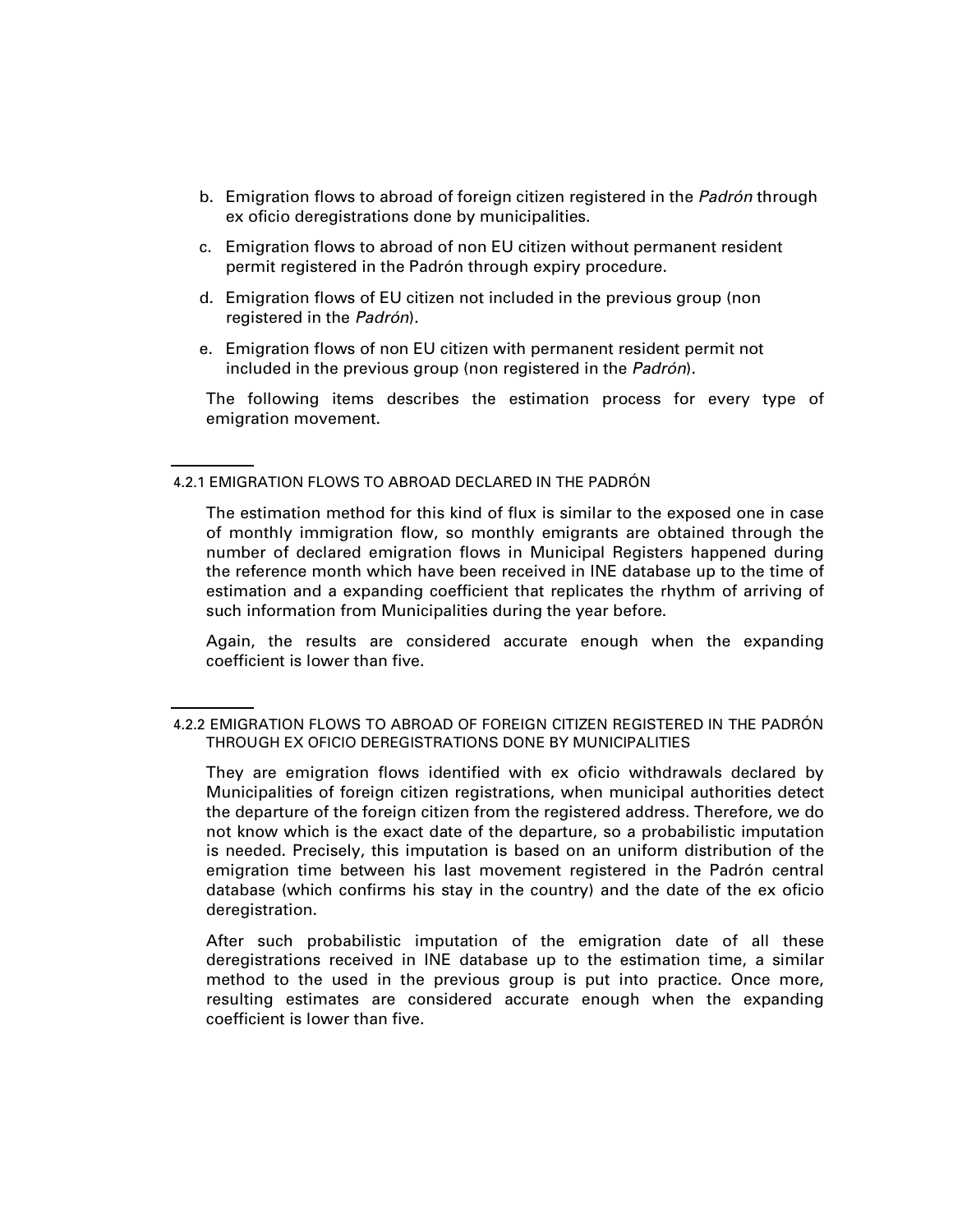

#### 4.2.3 EMIGRATION FLOWS TO ABROAD OF NON EU CITIZEN WITHOUT PERMANENT RESIDENT PERMIT REGISTERED IN THE PADRÓN THROUGH EXPIRY PROCEDURE

In December 2003, the Law for the registration of foreigners in the Padrón was modified as the foreign population was increasing and there were no possibility to deregister in the Padrón all foreigners who left Spain and did not report their emigration (and were not withdrawn ex officio by the Municipality). According to this law, foreigners not holding a permanent residence permit have to re-register themselves in the Padrón every two years. EU citizens are not concerned as well as foreigners with permanent residence permits. Thus, the so-called 'expiry procedure' provides an essential information about emigration flows not declared in municipal registers.

Estimates of the present monthly emigration flows that will be registered in the Padrón database in the future through this expiry procedure consist of foreseeing the number of registration that are going to expire in the following months, estimating which of them will be confirmed as deregistrations and, finally, estimating the real emigration date of estimated withdrawals.

Forecasting the expire registrations in the following 24 months:

The forecast method is different for registrations which have expired more than once than for registrations which expire for first time.

For first time expired registrations, a linear regression model is used, where the dependent variable is the monthly series of the first time expired registrations and the independent variable is the external immigration flow 24 months before, taking into account that a registration expires for first time two years after the date of the registration: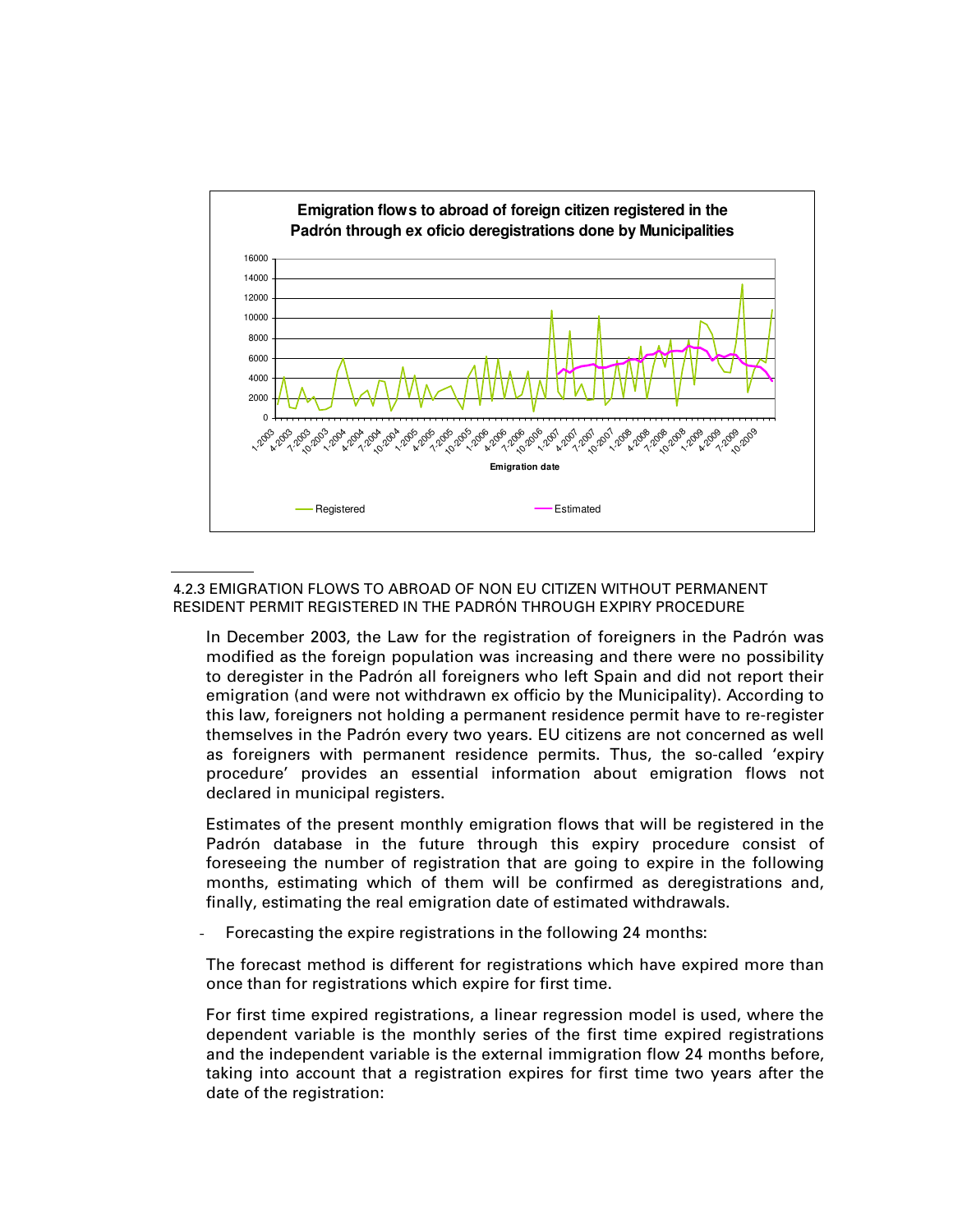$C_1^m = \beta_0 + \beta_1 I^{m-24}$ 

where  $\mathsf{C}^\mathsf{m}_1$  are the first time expired registration during the month  $\mathsf{m}$  and I $^{\mathsf{m}-24}$ the total foreign immigration flow during the month m − 24 .



For registration expired more than once, a time negative exponential model is estimated:

 $C_{+1}^m = \beta_0 \cdot e^{-\beta_1 m}$ 

Where  $C_{+1}^{m}$  are the expired (more than once) registrations during the month m.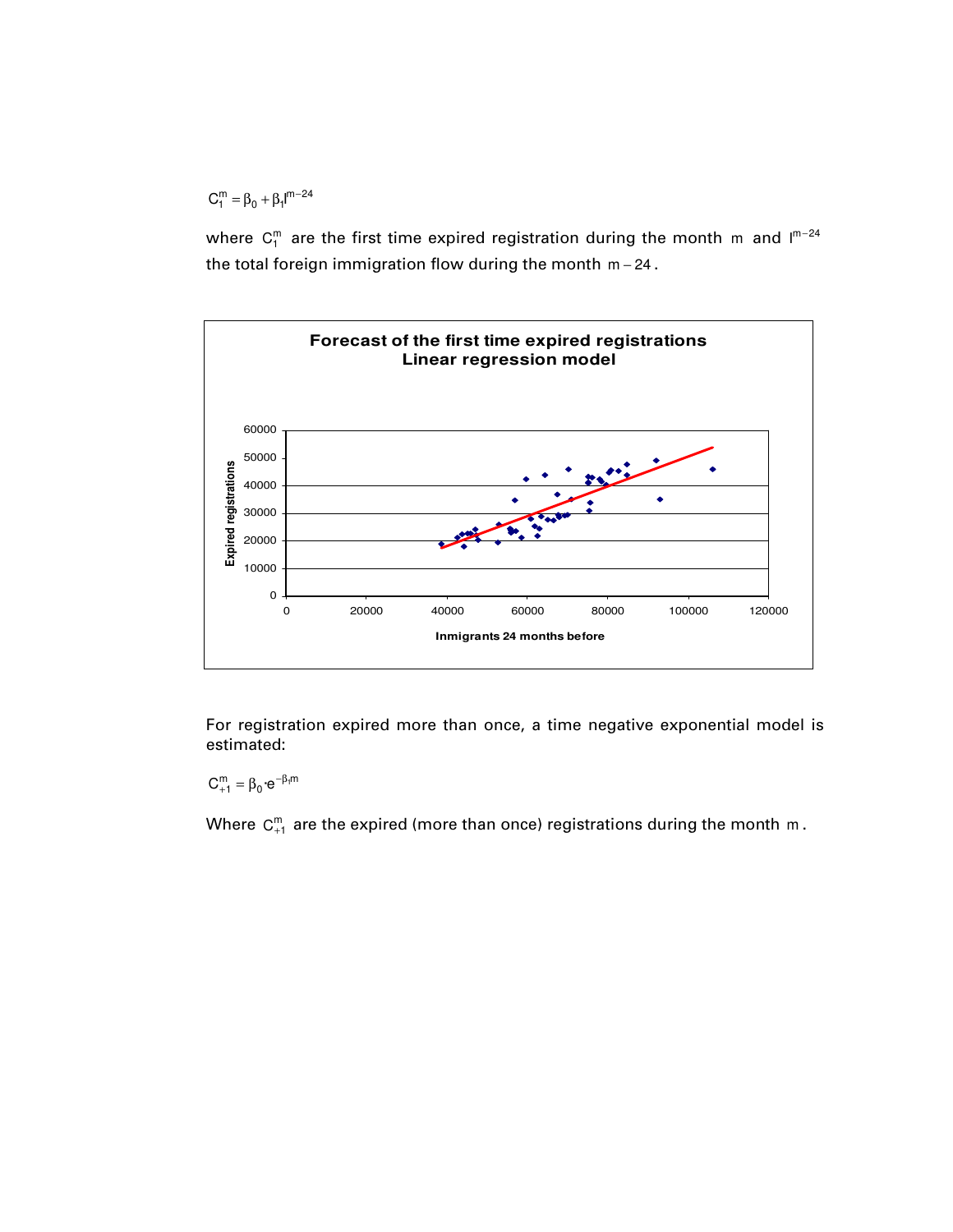

Estimating the percentage of expired registrations finally confirmed as deregistrations:

The average percentage of confirmed deregistrations over the total expired registrations in past months with almost definitive results of the expiry procedure is used as estimator. Again, the estimation process is carried out separating first time expired registrations and expired more than once, having in mind that both collectives have a very different tendency to become in confirmed withdrawals (higher for first time expired registrations).

Through these estimated percentages and the forecasted series of future expired registrations, we have the total number of past, present and future confirmed deregistrations.

Estimating the real emigration date of estimated withdrawals:

This kind of emigration flows are identified through ex oficio withdrawals declared by municipalities when they confirmed the departure from the registered address of the non EU citizen without residence permit whose registration has expired. Therefore, we do not know which is the exact date of the departure, so a probabilistic imputation is needed. Precisely, this imputation is based on an uniform distribution of the emigration time between his last movement registered in Padrón central database (which confirms his stay in the country) before the expiry and the date of the ex oficio deregistration.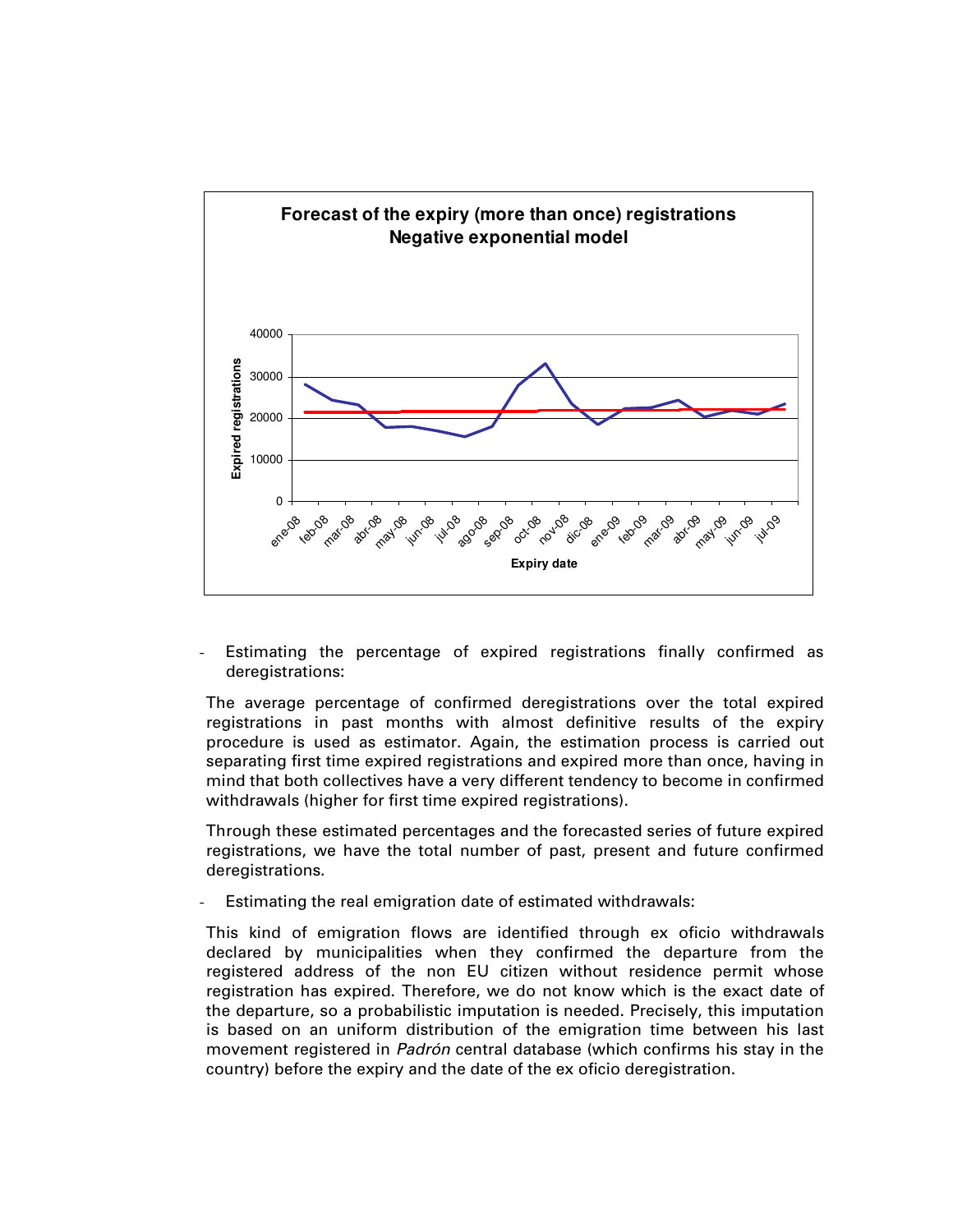Finally, a smoothing procedure is made over the resulting time shape, getting it more robust, like next graphic shows:



4.2.4 EMIGRATION FLOWS OF EU CITIZEN NOT INCLUDED IN THE PREVIOUS GROUP (NON REGISTERED IN THE PADRÓN)

Now, estimation of emigration flows which are not registered in Municipal Population Registers in any case is faced. Therefore, Padrón database does not allow any monitoring procedure.

Then, the designed methodology is based on auxiliary sources. Specifically, a survey2 over households with the objective of assessing the real situation of residence of different types of Padrón registrations has been used up to now. The last available results of this survey let estimate the percentage of UE immigrants that come back to abroad time after their arrival.

In addition to that, information about registered (by own declaration) UE emigrants says that they leave the country according to a very stable calendar, which shows a tendency of leaving Spain decreasing with the time of residence in the country. So, the emigration calendar of UE immigrants are estimated trough the smoothed distribution of emigration date respect to the time of residence in Spain of UE emigrants declared in Municipal Registers, which we can see in the following chart:

-

<sup>&</sup>lt;sup>2</sup> Survey on Resident Population and Foreign Migration http://www.ine.es/ioe/ioeFicha.jsp?cod=30272&codtema=&textema=&codorg=&textorg=&sig= null&L=1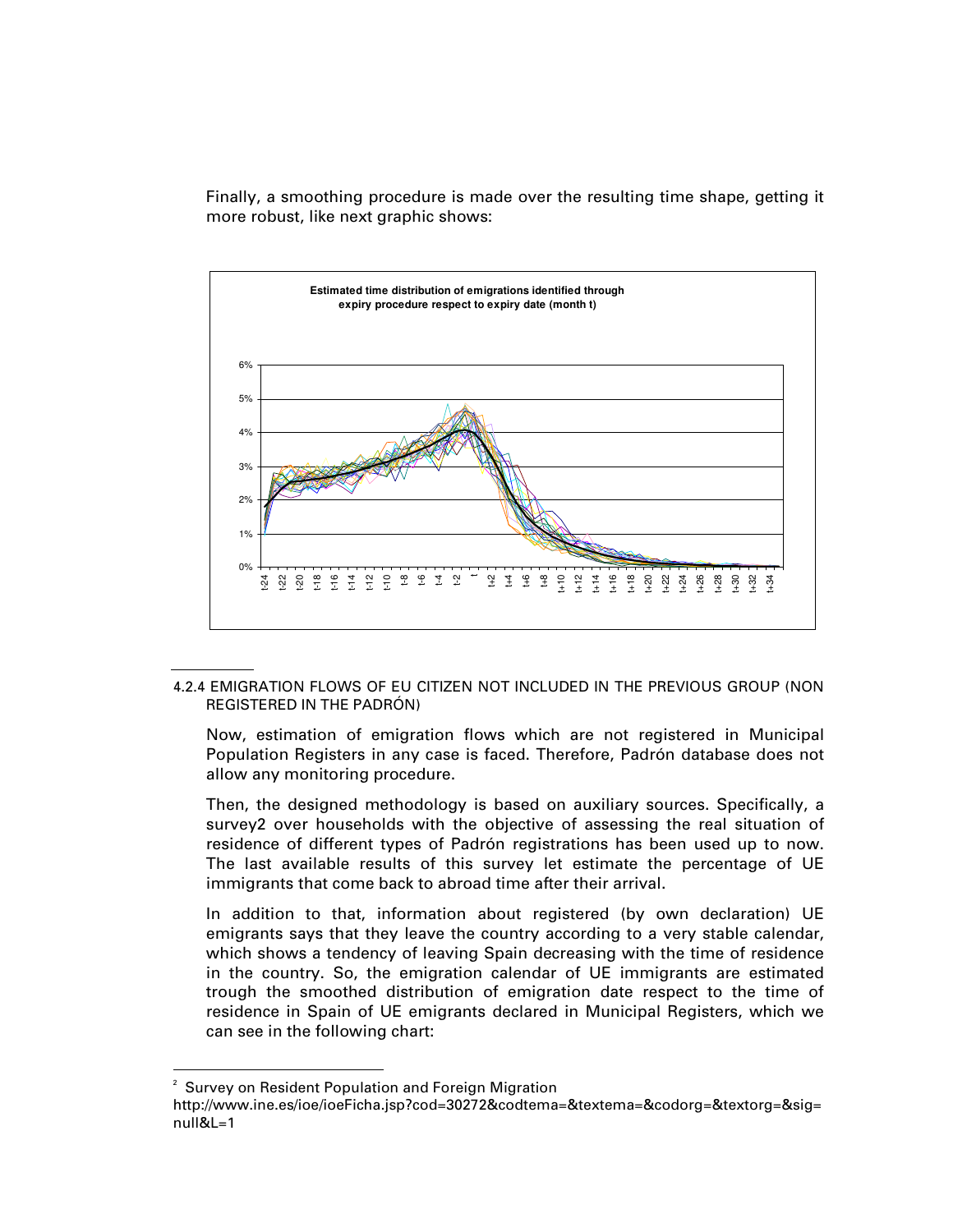

The estimated percentage of UE immigrants who come back abroad and the estimated calendar of emigration give the monthly emigration flow of UE immigrants not registered by Municipalities.

In this case, similar procedure and sources than explained in 4.2.4. are put into practice.

#### **4.3 Monthly internal migration flows**

Monthly Demographic Now Cast not only provides estimates of recent external migration movements, but a general overview to follow the internal mobility of population across different provinces by means of giving an estimate of the recent interprovincial migration flows.

Again, the estimation method for this kind of flux is similar to the exposed one in case of monthly immigration flow. Then, monthly interprovincial migrants are obtained through the number of declared change of provinces of residence in Municipal Registers happened during the reference month that have been received in INE database up to the time of estimation and a expanding coefficient that replicates the rhythm of arriving of such information from municipalities to INE database during the year before.

<sup>4.2.5</sup> EMIGRATION FLOWS OF NON EU CITIZEN WITH PERMANENT RESIDENT PERMIT NOT INCLUDED IN THE PREVIOUS GROUP (NON REGISTERED IN PADRÓN)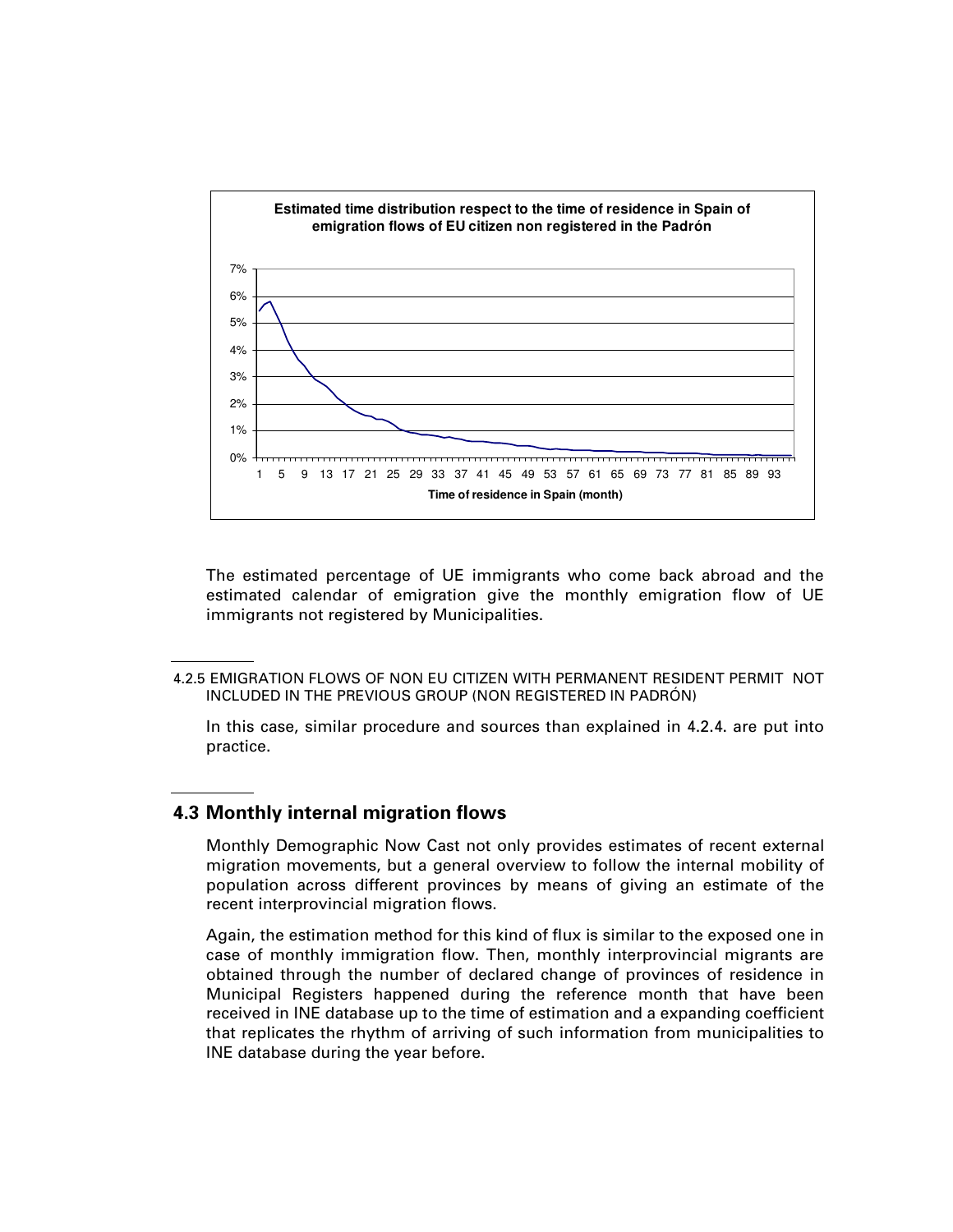#### **4.4 Last available results**

The last available results of Monthly Demographic Now Cast have been developed at the end of February of 2010. Nowadays, last available information allows INE to provide: monthly external immigration flow estimates until January 2010 for national and foreign immigrants; monthly external emigration flow estimates until January 2010 for foreign emigrants and until October 2009 for national emigrants; and internal (interprovincial) migration flows until October 2009.



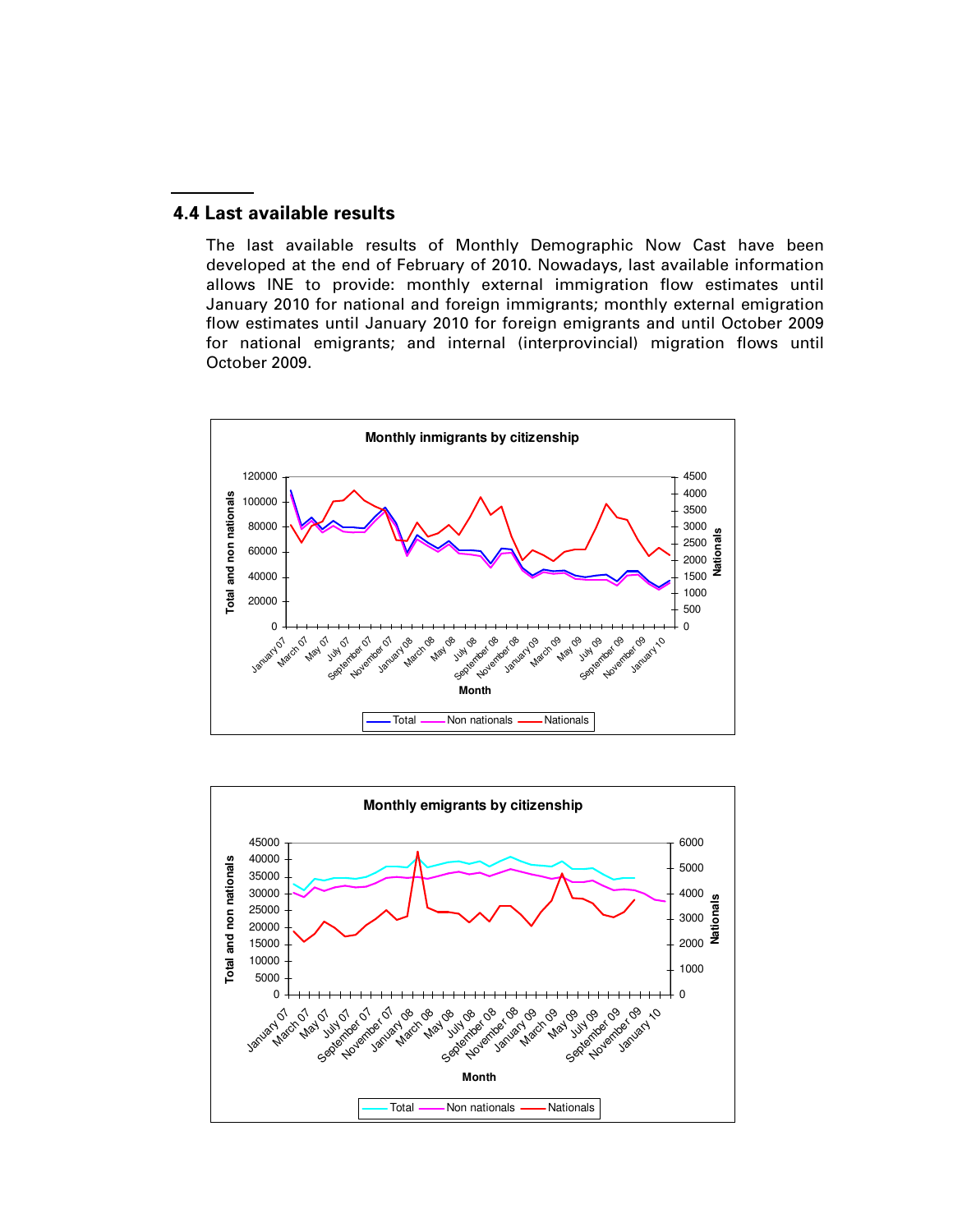

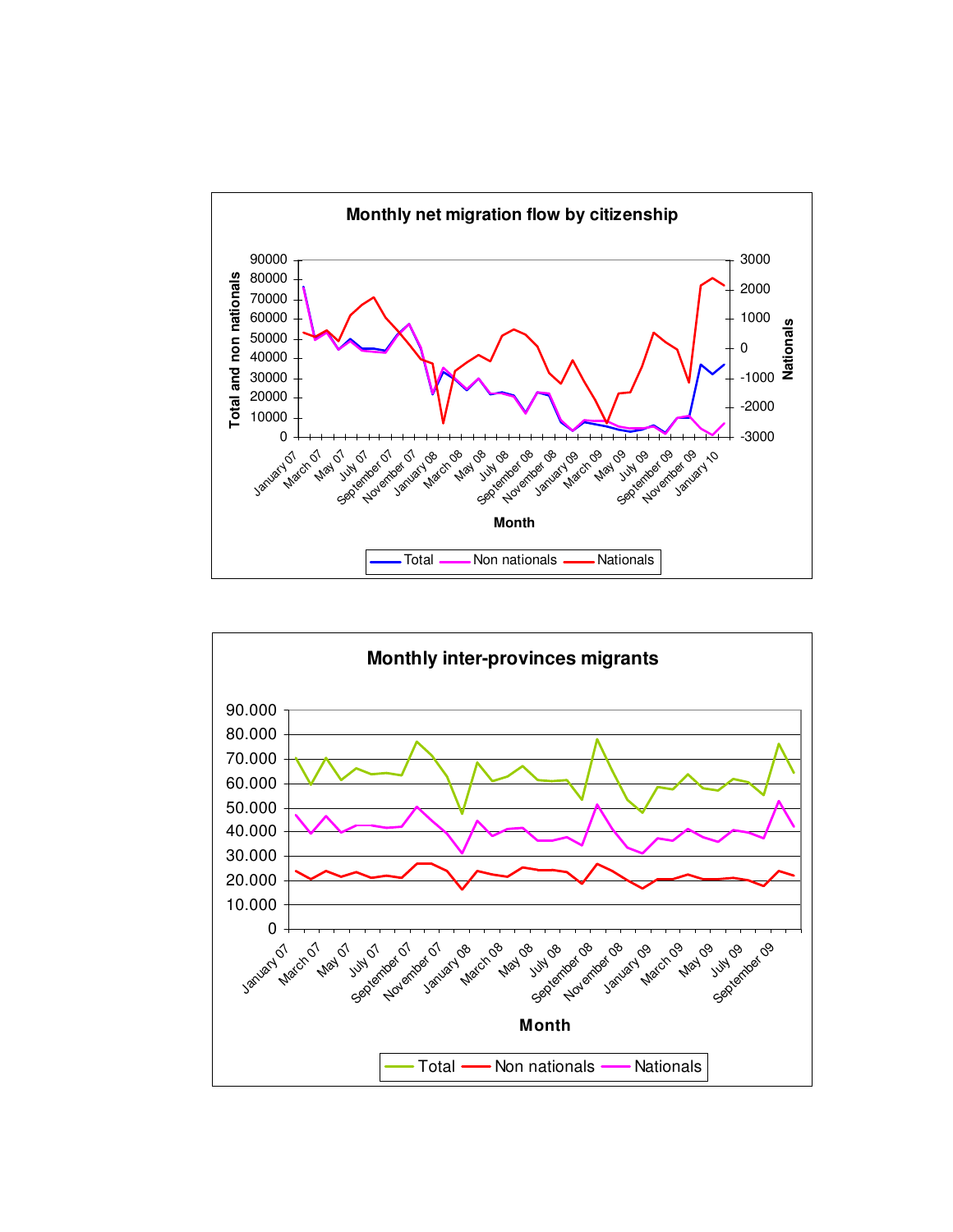### **4.5 Conclussions**

One of the most outstanding insufficiency of Spanish statistic on demography until 2005 were the complete lack of information about current development of population and each basic demographic phenomena. The deadlines of provision of definitive data on Vital Statistics and annual information about migrations for past years supposed a thick statistical blindness over the most recent time period, which avoid any approach to the current demographic evolution.

In a context of extremely changeable demographic trends and high interest by population figures, Monthly Demographic Now Cast comes to solve this traditional lack providing advance and very accurate estimates of monthly demographic events, few time after the reference date (only one month, in case of migrations).

Consequently, Monthly Demographic Now Cast has become in a key action within the National Statistics System on demography, conforming an essential input for Spain population figures, provided by Population Now Cast<sup>3</sup>.

 3 http://www.ine.es/jaxi/menu.do?L=1&type=pcaxis&path=%2Ft20%2Fp259&file=inebase&L=